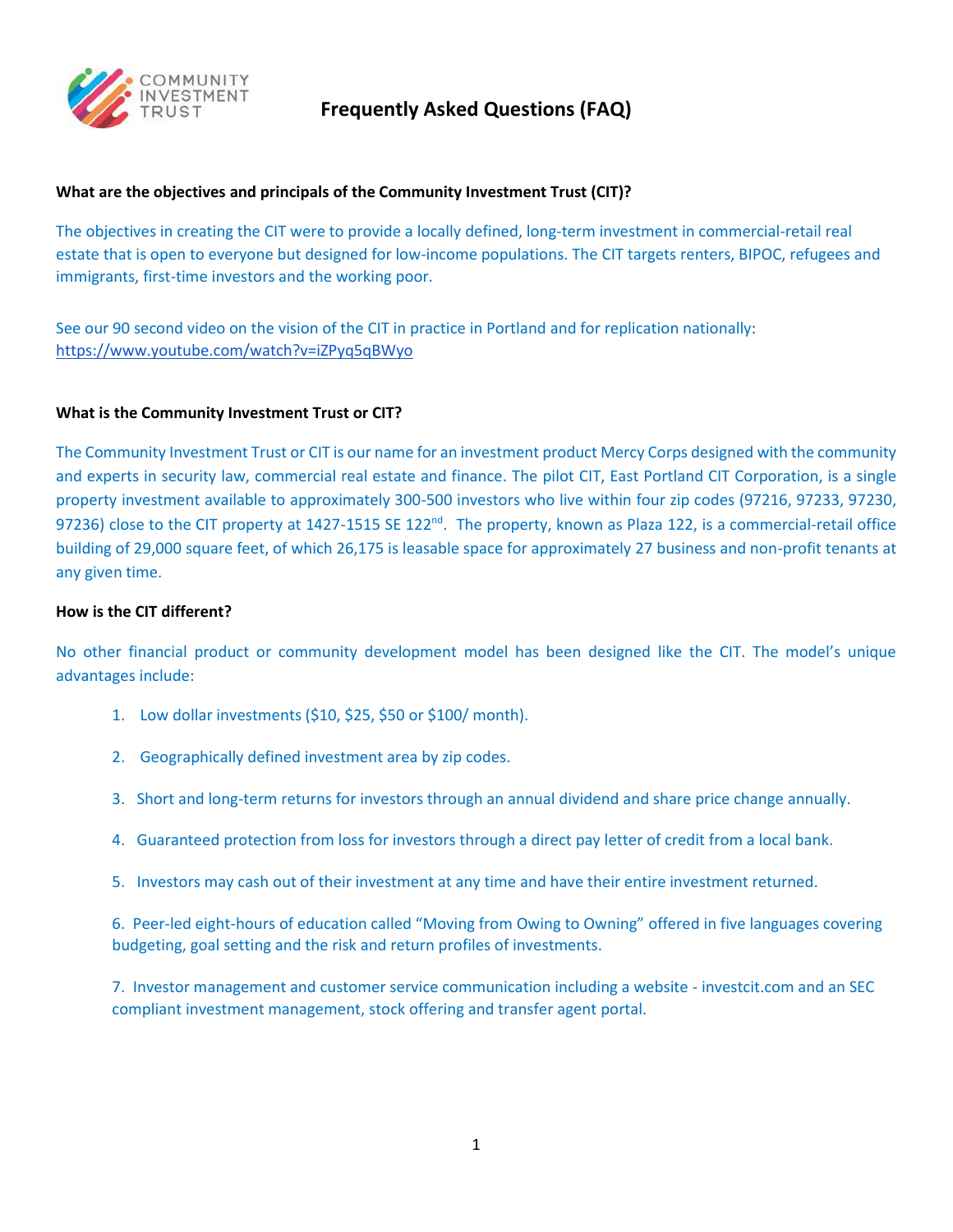# **Who is eligible to invest in the East Portland CIT and how do I become an investor?**

Investors must live in zip code 97216, 97230, 97233 or 97236. They must be at least 18 years old and have a taxpayer ID. They must have taken the CIT "Moving from Owing to Owning" class. In addition, they must have a bank account from which the monthly investments are made, and dividends and liquidation of the investment are distributed.

#### **What happens if I move out of zip code after investing?**

Nothing will change during the current subscription period, which is the calendar year. When the next subscription period opens, you will not be able to enroll for the new offering at the new share price. While you cannot add to yourinvestment, you can hold it.

# **Can I cash-out part of my investment?**

No, you must cash out of your entire investment. You may restart your investment at any time.

# **Can I take the Owing to Owning class online?**

Yes. Due to COVID-19, the class was only offered online in a zoom class. We may return to in-person classes when health conditions are safe. It is a high interactive class – participants benefit greatly from the discussions with each other. We have learned that many people have time constraints and appreciate having the classes online.

# **What are the risks to my investment?**

Your investment is protected from loss, and you are guaranteed to get your investment returned at any time you choose.

#### **Can both my spouse and I invest?**

Yes.

# **How do I make money on the investment?**

Investors will make a return on their investment in two ways: 1) In the short-term, investors will receive a dividend annually on income after taxes produced by the property. 2) In the long-term, investors will gain on the value of their shares annually but will receive that cash when shares are liquidated. The share price is changed annually based upon the full amount of debt reduction on the property from the primary mortgage and up to 50% of the change in the appraised property value from an annual appraisal.

#### **How are investors protected from loss?**

With a direct pay letter of credit from a bank (see more below), all investors are assured that both their investment is liquid (they can get their money out at any time) and their investment is secure from loss (even if the property value drops). This is one of the key elements that makes the CIT investment product unique to anything like it except a deposit at a bank. The CIT investment, unlike a bank deposit, has a long-term upside in the value of the real estate, both because of the amortization of debt, which is entirely predictable, and the increase in value, which should be largely predictable if the property generates income at its current and projected levels over time.

#### **How is the building managed and by who?**

East Portland CIT Corporation's (EPCIT) property, Plaza 122, is managed by a professional property management firm, Norris & Stevens. Investors and the lead organization, Mercy Corps, do not engage in property management but hire and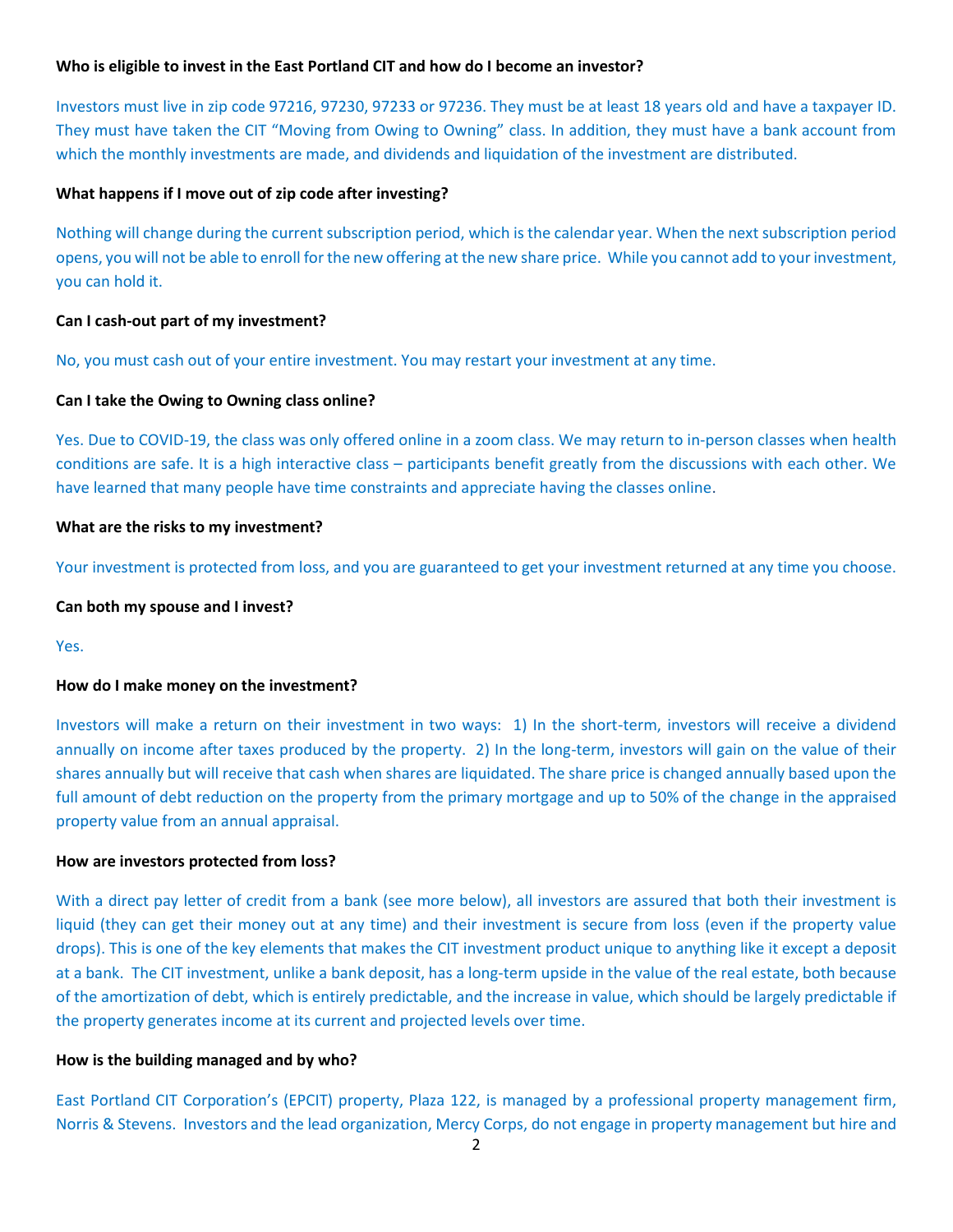manage the property management firm. A Mercy Corps entity, CIT Services, LLC acts as advisors to the board of directors of East Portland CIT Corporation, an Oregon C-corporation that is owned entirely by the neighborhood shareholders.

#### **How is the CIT managed and by who?**

EPCIT has an independent board that has fiduciary oversight of the property and the primary oversight directive of maintaining a positive investment return for the investors and meet community objectives outlined in the corporate bylaws. The board comprised of a blend of experts and community members/investors. A Mercy Corps entity, CIT Services, LLC acts as advisors to the board of directors of East Portland CIT Corporation, an Oregon C-corporation.

# **Who is in on the East Portland CIT Board?**

The board has the fiduciary oversight responsibility for East Portland CIT Corporation. As of January 2022, the board members began expansion and a shift to becoming community/investor led, after a start-up period of being community/expert led: Jennifer Hardnett, President; Larry W. Ettner, Secretary; and John W. Haines, Director. Jennifer is a finance and economic development professional with Clackamas County. She is an investor in EPCIT and facilitator of the CIT Owning to Owning peer learning classes; Larry has served as Professor of Management Practice: Atkinson Graduate School of Management, Willamette University in Salem, Oregon, since 2008 and was on the Board of Mercy Corps Northwest. John is the Executive Director of the Community Investment Trust for Mercy Corps.

# **How will the governance/ownership model be set up to encourage investor participation?**

Over time, the board will grow up to twelve members, chosen by the board members and investors to reflect the technical skills needed - such as real estate finance, accounting and community development, and with knowledge of the neighborhood. Investors will also be board members. The plan during the next two years is to have the board members comprised of investors and community leaders in the four zip codes that are the investor territory. We are researching governance models and will be establishing a training system for onboarding board members to assure a continuity of competence and commitment.

#### **How will the tenants in the building be affected by this?**

They should benefit from the ownership of the property by the neighborhood and a customer base whose investment success is tied to their business success. We work with the tenants to determine if there are synergies with their customers and their desires for the building. Events at the building have created a vibrancy and visibility. These events have included health and wellness resource distribution, COVID vaccinations, grand openings, community landscaping, artist shows, and meet-and-greets with a neighbor homeless shelter.

#### **How will investors get out of project, sell their shares, if they need/want to?**

Investors can liquidate their shares at any time based upon the share price valuation from an annual value determination based, again, on the debt reduction and appraisal of the property, performed annually. The share price remains fixed for the year until it is revalued at year-end. Investors must cash out of all of their shares but may resubscribe at any time. All transactions are performed on a portal designed for the CIT by a professional stock offering and transfer agent company.

#### **How is the price per share be determined?**

The initial offering was for 45,000 shares at \$10/share. Each year, the board of directors sets the new share price that is a function of the change in appraised value of the property, the reduction in amortized loan, and the number of authorized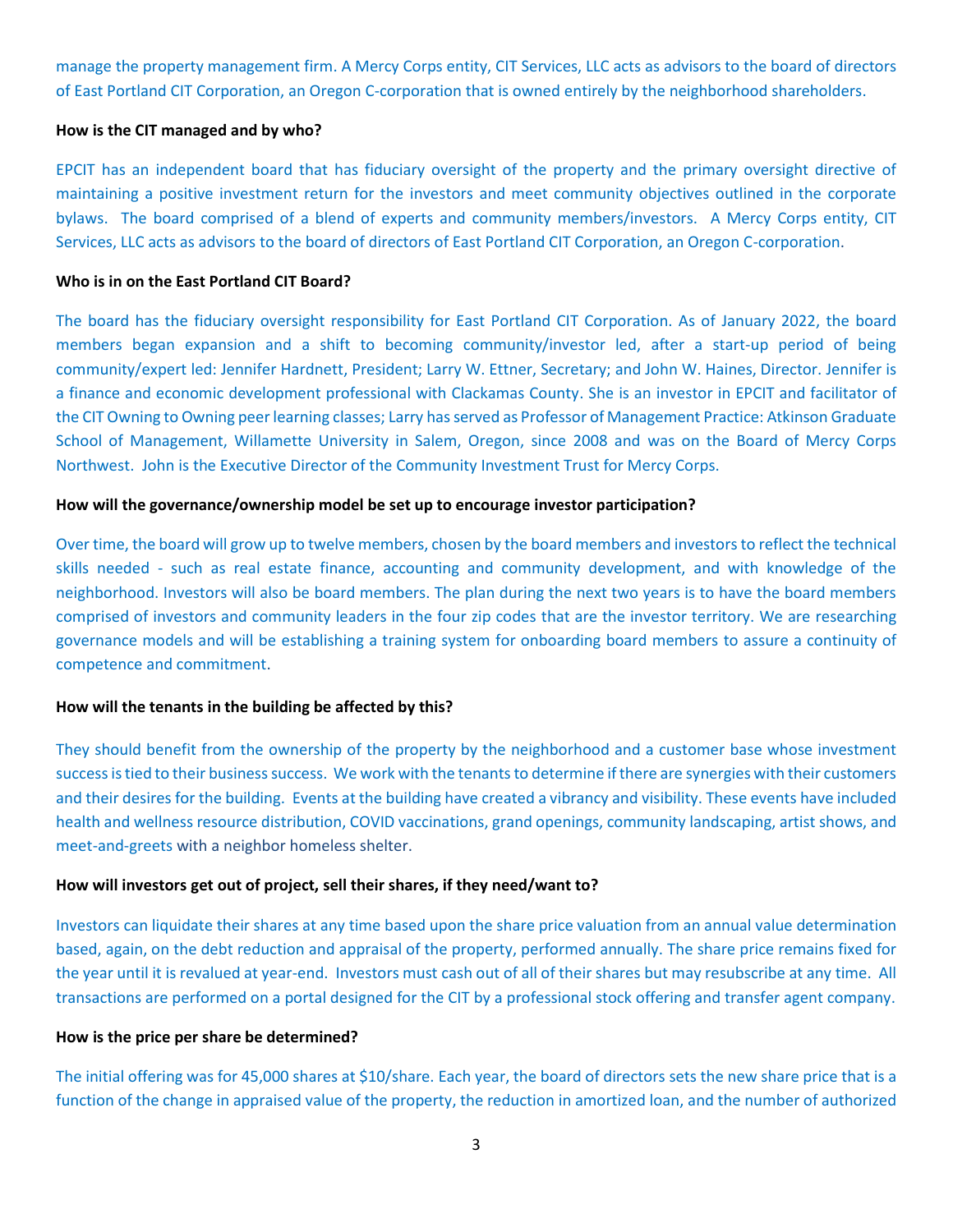shares. At their discretion, the board may apply a discount factor to the appraised value of the property to ease dramatic share price changes but will release up to 50% of the appraised value change annually in the share price. For example, in the first year one each share was valued at \$10. In subsequent years, the share price increased from \$10 to \$14.57 in Year 2, \$15.86 in Year 3 and \$17.10 in Year 4 and 5 (2021-2022).

# **How many investors will there be in the East Portland CIT and how much can investors invest?**

We will allow investments of \$10, \$25, \$50 or \$100/ month maximum until the initial equity of \$450,000 is purchased by the neighborhood investors. The initial equity is subordinated debt from impact investors and Mercy Corps that was used as a down payment, for property improvements and lease costs. We anticipated that the stock will be fully subscribed and when the initial equity of \$450K is paid down from community investors over a 5-6-year period.

#### **Is the real estate asset class best for long-term financial health and success?**

We chose real estate because the people we surveyed in high poverty area and in affordable housing were motivated by owning real estate collectively in their neighborhood. The proximity and tangibility of local commercial/retail real estate motivated their interest in investing. Real estate is a historic hedge against inflation and produces net worth regularly over long-term through the amortization of the underlying debt on the property. See [financial](http://investcit.com/Content/resources/Financial%20Action%20Policy%20Paper%2001%2029%2019.pdf) action, which details our approach using principles of human-centered design and behavioral economics.

Real estate poses both unique risks and benefits. It is subject to general market conditions, the success of the tenants and their ability to pay their rent, and to an economic downturn as we experienced in 2008-09. It consolidates the investment in one property, which is not a diversified investment. On the positive side, real estate tends to do well in an inflationary environment. Real estate is tangible - you can see the property and its condition daily through the performance of a diverse set of tenants.

# **You target people who have little money to invest and do not understand how investments in general work, or how they can possibly be part of owning an entire building or strip mall. How will they learn?**

We designed the CIT based upon feedback at meetings and in surveys at affordable housing buildings, an international farmers market and at community organizations. We surveyed in multiple languages to guide the human-centered design of the CIT to meet people's desires and needs. Owing real estate was the biggest motivation of investing but almost none of the people we surveyed were investing in anything beyond periodic saving. Education on investing and budgeting was high on their list of needs but they were also risk averse. To educate potential investors, we hired a peer learning expert to create a course called "Moving from Owing to Owning". The course explores in a peer setting people's relationship with money. What is a want vs a need? We cover goal planning, budgeting, credit scores and the risk vs return of a range of investment options, including the CIT. We hold classes on Zoom for two hours on three successive days and have continued to offer the classes remotely in response to people's preferences.

#### **Why are investors required to take the financial action and investment course?**

First, people wanted a course. Second, the course helps assure that the CIT investment is appropriate for them. The classes are most often facilitated by investors, who are given a stipend for their time. The course assures that investors have budgeted for the CIT investment accurately and that they understand the CIT in the context of other investment options. Investors uniformly report that they have valued the "Moving from Owing to Owning" class and appreciated meeting other potential investors. People wanted to understand what investment choices they have, and to choose one that fits their budget and financial goals. We have found that the course helps build trust and community engagement.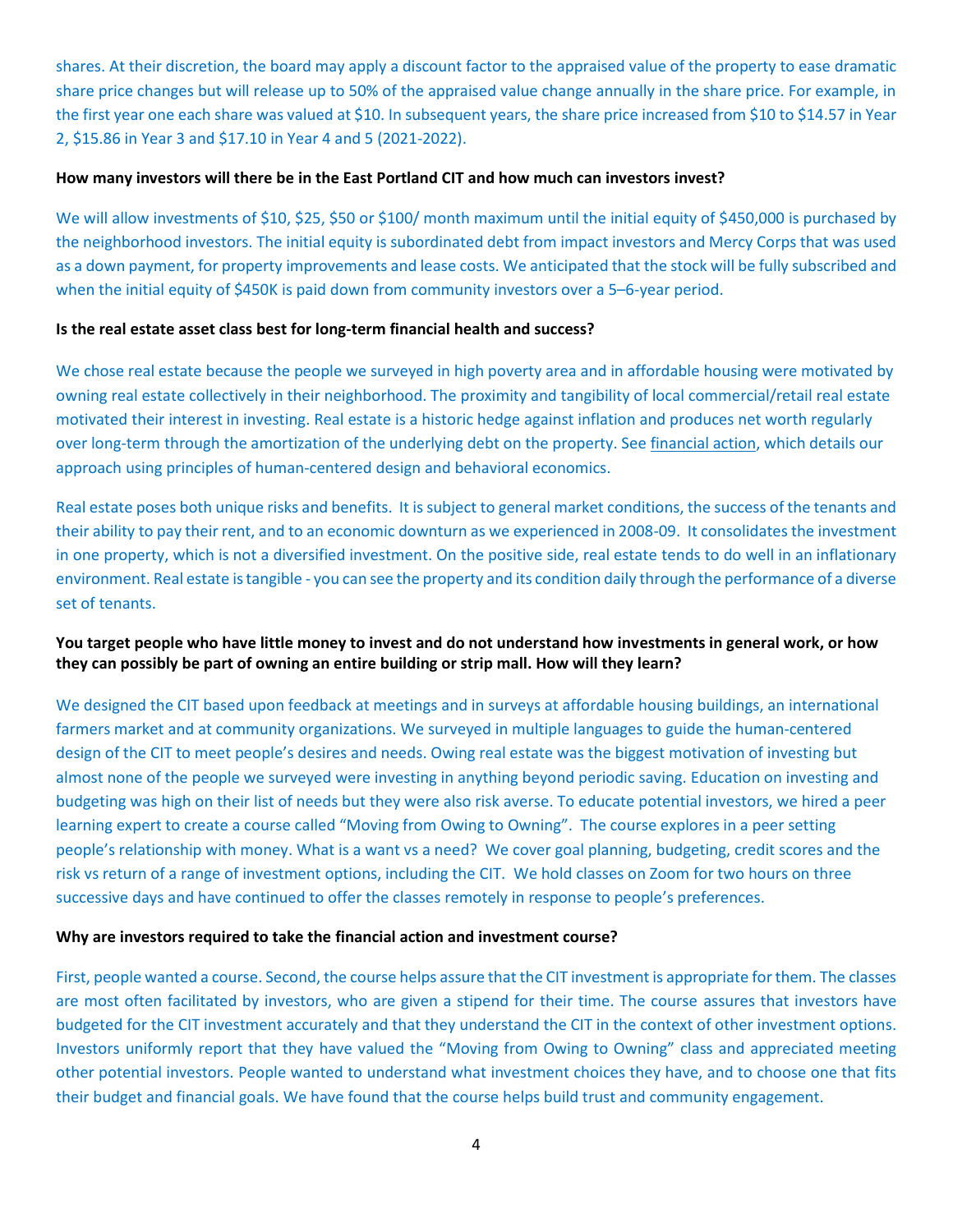# **What are the public benefits accrued to the community in addition to the individual investors?**

We track impact on three levels:

- 1. Family (does the investment help people meet their financial goals?)
- 2. Tenants (do businesses and non-profit tenants perform better from being a part of the CIT?)
- 3. Community (do people vote, join neighborhood groups, advocate for themselves and their neighborhoods?)

Through these three areas of impact, we have seen that the CIT addresses long-standing community economic development and policy challenges in neighborhoods of financial inclusion, equitable development and inclusive growth. We are primarily interested in addressing asset poverty and inclusion by providing access to long-term investments. We want to test the intersection of the resiliency of individuals and neighborhoods, and the behavioral changes that manifest through ownership, participation, and engagement. We also anticipate greater success of the tenants in the CIT buildings because of the imbedded market of potential customers who are owners of the property. We believe in the power of people taking advantage of opportunities to advance their financial standing. In surveys we conduct annually, investors (majority of women, renters and low-income, BIPOC/ immigrants and refugees) report a desire to invest, especially in real estate, and that they prefer to own real estate in their local neighborhood with businesses which they know and will support. 98% recommend the investment to their friends and colleagues.

# **Will people take financial action for themselves and without subsidy or incentives?**

Yes, at 3/31/22, 4 years and 5mos. since the CIT stock offering launch on 11/1/17:

- 281 total investors: 192 actively investing, 50 holding, 14 in-process to invest, 25 have cashed-out and not reinvested (91% investor stick rate)
- Amount invested by the community of investors at 3/31/22 was \$331,083.
- 76% of investors invest @\$100/mo. 17% @\$50/mo. 4%@ \$25/mo. 3%@ \$10/mo.
- Investors collectively invest approximately \$16.4K/ mo. in shares of EPCIT Corporation.
- 45,000 were issued at \$10/share. 23,083 shares have been purchased of the 45,000 issued.
- Share valuation totals \$393,565 for 242 current investors (\$1,633 average investment value/investor).

#### **As more people invest in the CIT, will the shares and dividends be worth less?**

We distribute dividends based on the cashflow of the building and as a percentage of the total shares issued of 45,000 shares. Dividends have averaged 7.9% for four years with a high of 9.6% and a low of 4.5%.

#### **How many shares are available to purchase and at what price?**

Once the total dollar amount of the base equity of \$450K (which was for the down payment, improvements and leasing cost), the offering will cease but for when people cash-out their shares, which will be made available to current investors.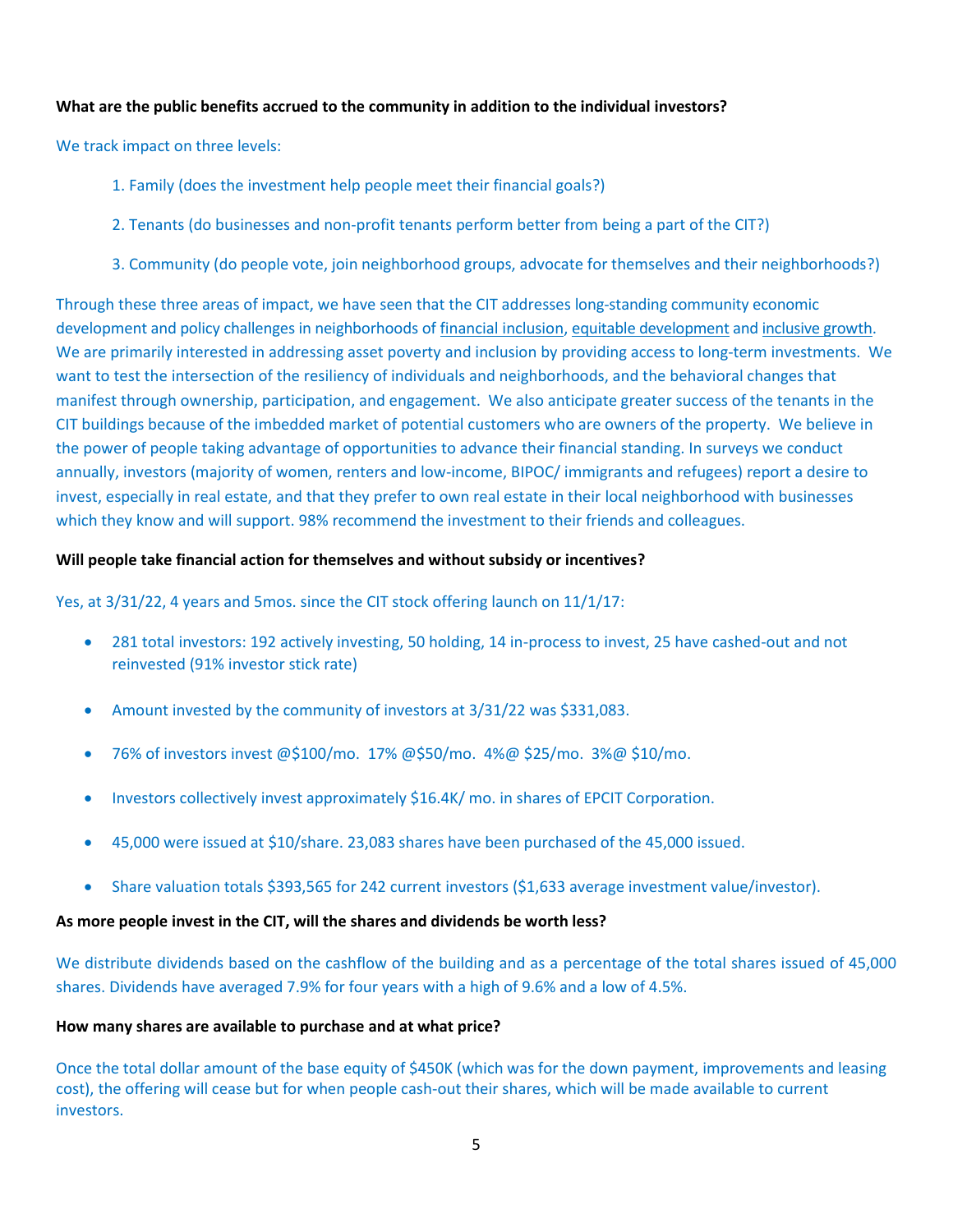# **How many shares can a CIT investor purchase and can I sell them to others?**

Any individual can purchase up to \$100 worth per month. Investors chose their investment for the year and can change it at year-end. All sales of shares go back into the pool and cannot be exchanged between individuals.

#### **How much is the building worth?**

At purchase on 12/18/14, \$1.2 million; as of the last appraisal, which is done annually, was \$2.0 million.

# **Is the CIT like a REIT?**

We initially envisioned creating a localized REIT, but found challenges from legal, local, compliance and cost perspectives. While we originally envisioned a REIT structure because of its transparency to investors and the passthrough tax advantage at the corporate level, we saw the opportunity and need to construct a new type of financial product that uses the best aspects of REITs, Coops and B- Corporations.

The Community Investment Trust is not a REIT but mimics many of its attributes. REITs require at least 100 investors and do not focus the geography of investors and does not provide for low-dollar investments and share price risk protection as the CIT does.

Laws designed to protect lower income populations also exclude them. Such laws prohibit the offering investments to unaccredited investors. Our challenge, therefore, was in constructing a stock offering to unaccredited, low-income investors. Furthermore, how could we create a backstop to protect investors from loss?

Our legal partners found a unique legal solution to creating the CIT. [Orrick](https://www.orrick.com/locations/portland), a public finance law firm with an office is Portland, specializes in municipal bonds and was familiar with credit-backed structures for bond offerings. With that structure in mind for the CIT, the team pursued a novel approach based upon creating a security that was exempt from registration with the SEC and the State of Oregon. Utilizing Section 3(a)(2) of the Securities Act of 1933, the attorneys postulated (and Mercy Corps later secured) a direct pay Letter of Credit (LC) from a bank, which provides investors with both liquidity and loss protection against any decline in their principal investment over time. This LC backstop, essentially a structured guarantee under our primary loan, provides the appropriate "do no harm" protection for our targeted low-income investors. We are the first organization to use this structure. We partner with a stock offering and transfer agent as the customer service interface with investors to sign up for the investment, choose their monthly investment amount and receive dividends, resubscribe annually after the share price changes, and cash-out when they choose. We are the firs to use this Section 3(a)2 provision in the Security Act.

#### **How does the Direct Pay LC work?**

Securing the LC from a bank under the 3(a)(2) provision was a new type of ask of a bank. Essentially, they provide through the LC a guarantee of liquidity and loss for investors. They construct their LC commitment through conventional loan covenants, the most important of which is the Loan to Value (LTV). This means that their loan for the mortgage and the LC combine to be a maximum of 75% of the value of the building owned by the CIT.

Four factors generate the level of and escalation of the LC amount over the time of the investment: